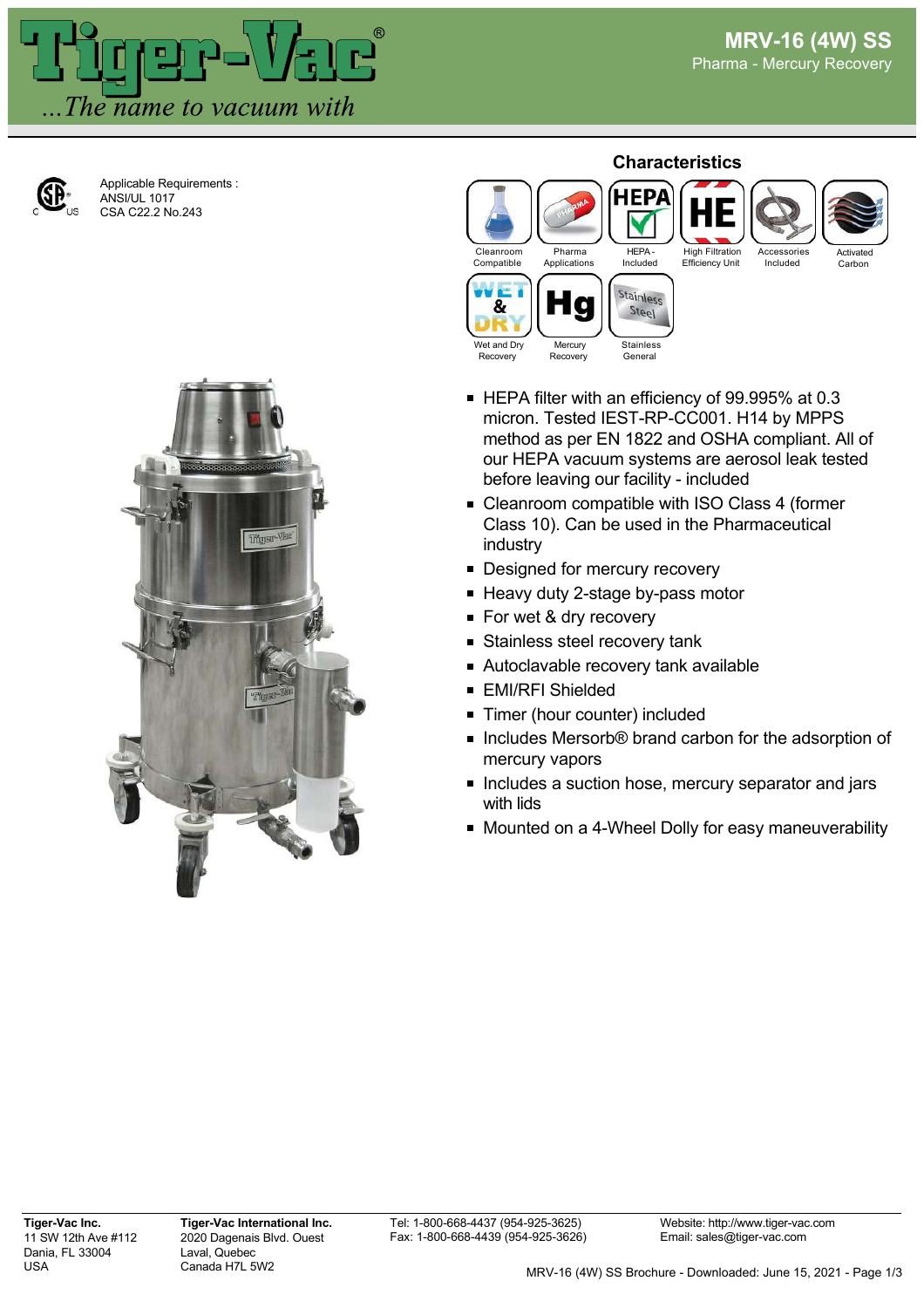## **Specifications**

| <b>MRV-16 (4W) SS</b>                | 110800A                                                                        |
|--------------------------------------|--------------------------------------------------------------------------------|
| <b>Model Name</b>                    | MRV-16 (4W) SS                                                                 |
| <b>Type (Powerhead)</b>              | Electric                                                                       |
| <b>Voltage</b>                       | 120 V                                                                          |
| <b>Hertz</b>                         | 60 Hz                                                                          |
| <b>Phase</b>                         | Single                                                                         |
| <b>Wattage</b>                       | 1260 W                                                                         |
| <b>Power</b>                         | 1.6 HP                                                                         |
| Amperage                             | 10.5 A                                                                         |
| <b>Air Flow</b>                      | <b>110 CFM</b>                                                                 |
| <b>Vacuum Pressure</b>               | 107 " $H_2$ 0                                                                  |
| <b>Plug Type</b>                     | 120V                                                                           |
| <b>Suction Inlet</b>                 | $1.5$ "                                                                        |
| <b>Cart Type</b>                     | 4 Wheel Dolly (4W)                                                             |
| <b>Filter Cleaning</b>               | None                                                                           |
| <b>Dry Recovery - Tank</b>           | 10 Gal                                                                         |
| Dry Recovery - Disposable Filter Bag | 5 gal.                                                                         |
| <b>Liquid Recovery Capacity</b>      | 20 gal.                                                                        |
| Length                               | 19"                                                                            |
| <b>Width</b>                         | 19"                                                                            |
| <b>Height</b>                        | 45 "                                                                           |
| <b>Weight (Vacuum Only)</b>          | 90 lb.                                                                         |
| <b>Cord Length</b>                   | 35 ft.<br>Please note that specifications are subject to change without potice |

se note that specifications are subject to change without notice